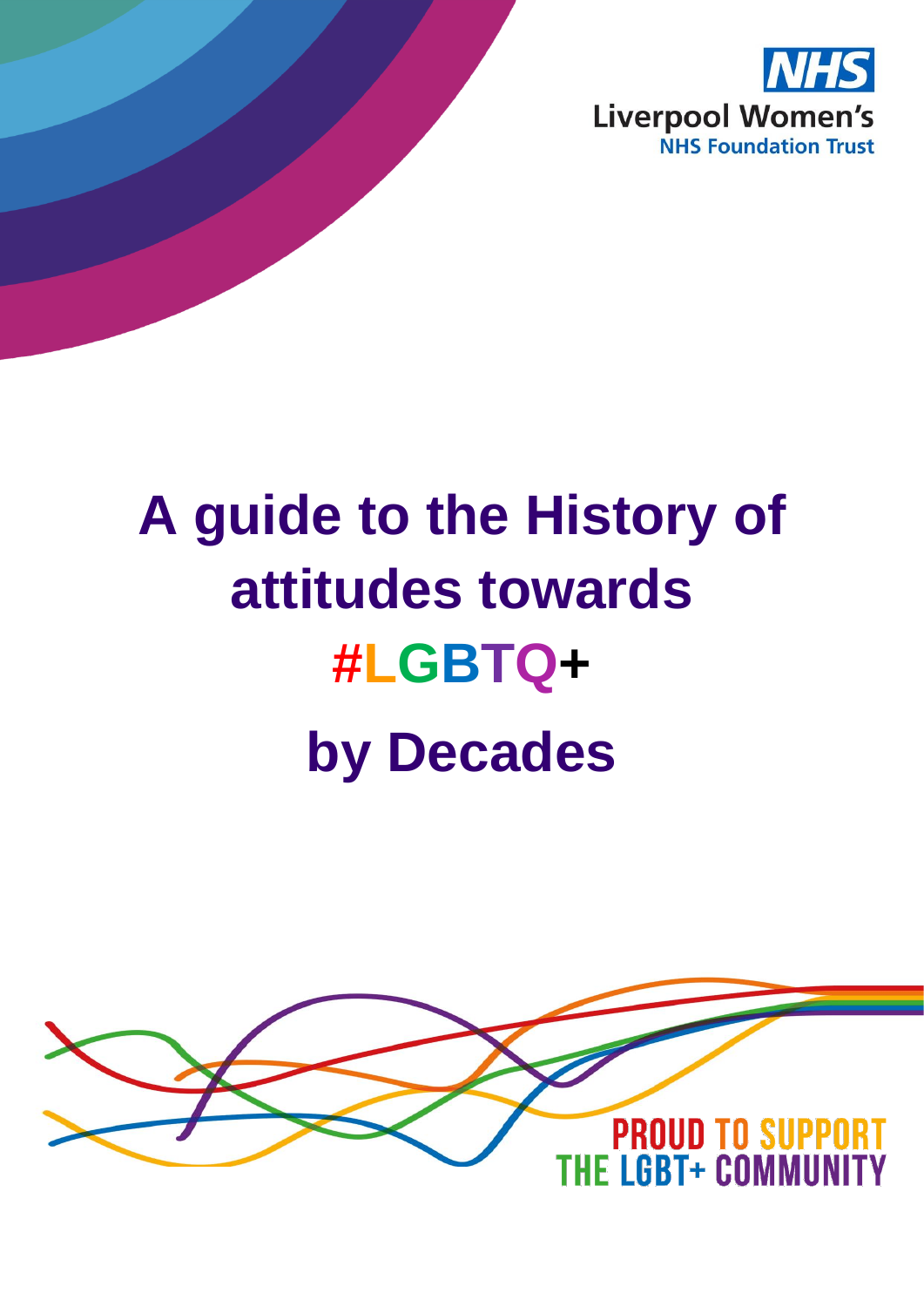

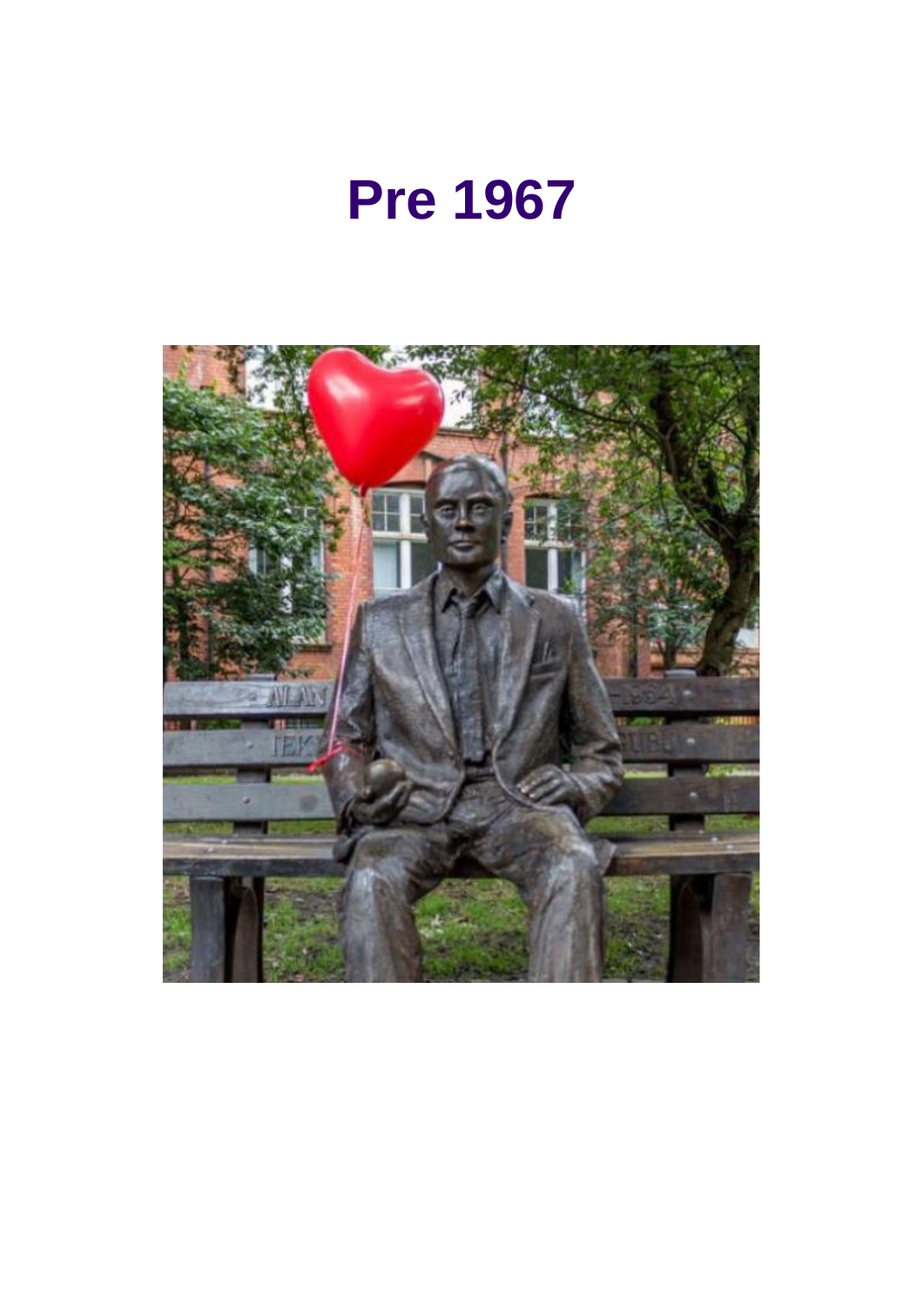Henry VIII made homosexual acts between men punishable by death in The Buggery Act. Female homosexual acts were not mentioned in The Buggery Act.

# **1785**

Jeremy Bentham became one of the first people to argue for the decriminalisation of sodomy in England.



#### **1861**

In England and Wales offences Against the Person Act abolished the death penalty for acts of sodomy and instead made it punishable by up to 10 years in prison. Death penalty was abolished in Scotland in 1889.

#### **1885**

The offence of 'gross indecency' was created in the UK. The Criminal Law Amendment Act, known as Labouchere Amendment, made homosexual acts punishable. The vague wording made it possible to prosecute even without witness to the act of 'buggery'. The amendment was what led to Oscar Wilde's imprisonment in 1985 for his relationship with Lord Alfred Douglas.

#### **1897**

George Cecil Ives created the first homosexual rights group in England, the Order of Chaeronea. He believed that individuals attracted to the same sex would not be accepted openly in society, and created the group as a means of safe communication and networking.

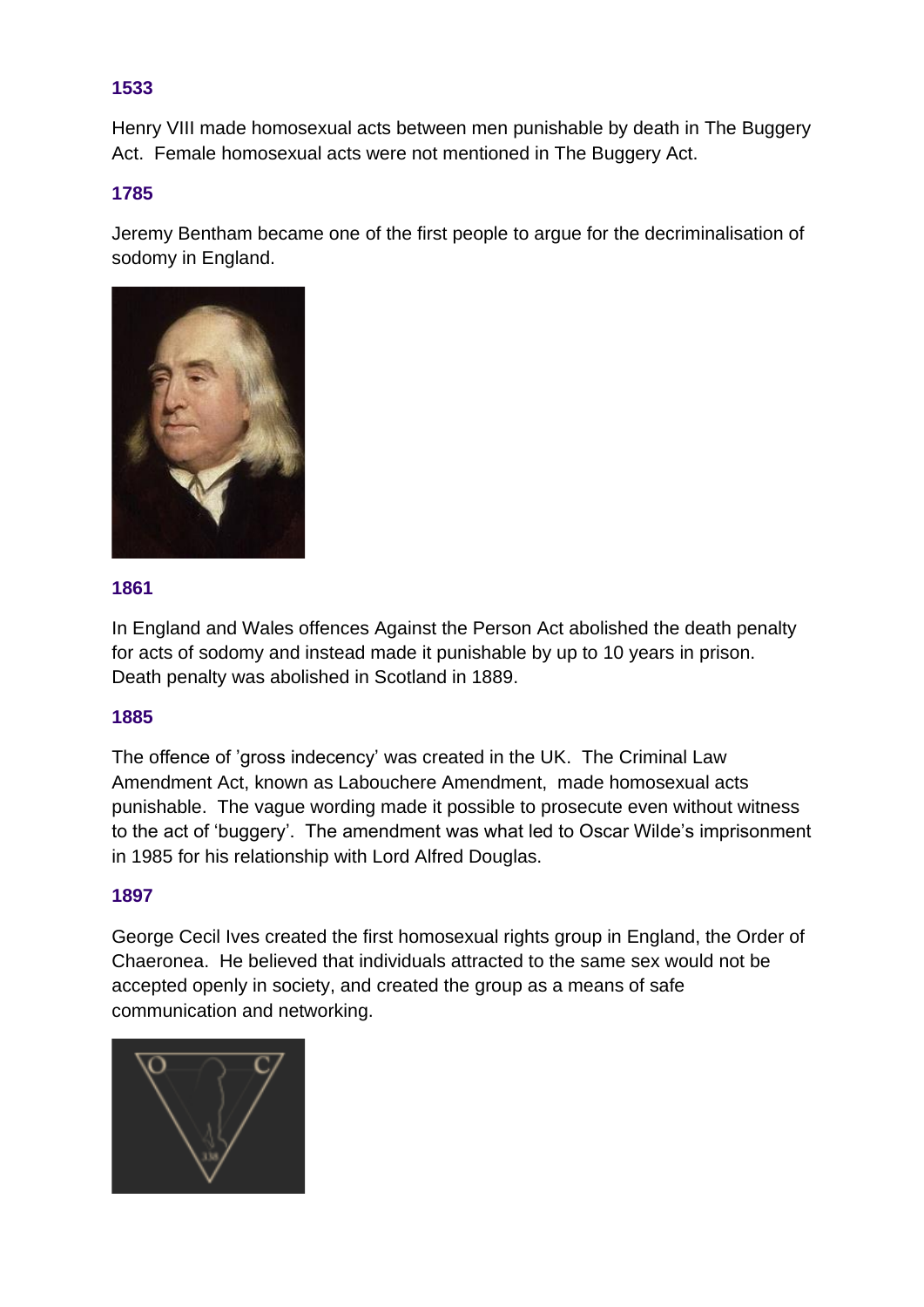London's first gay pub, The Cave of the Golden Calf opened in Heddon Street.

# **1945**

Laurence Michal Dillon received the first female-to-male confirmation surgery in the UK.

# **1951**

Roberta Cowell, a former World War II pilot, is first known British trans woman to undergo reassignment surgery and have her birth certificate changed.



# **1954**

The Wolfenden Committee is formed after successions of well-known men are convicted of 'indecency' calling into question the legitimacy of the law.

# **1957**

The Wolfenden Committee publishes a report, recommending that 'homosexual behaviour between consenting adults in private should no longer be a criminal offence'. Supporters of this recommendation include the then Archbishop of Canterbury, Dr Geoffrey Fisher, and the British Medical Association. Despite this, the government rejects the recommendations.

# **1958**

The Homosexual Law Reform Society is founded to campaign for the legislation of same-sex relationships in the UK.

#### **1964**

The North West Homosexual Law Reform Committee (NWHLRC) is founded to promote legal and social equality for lesbians, gay men and bi people.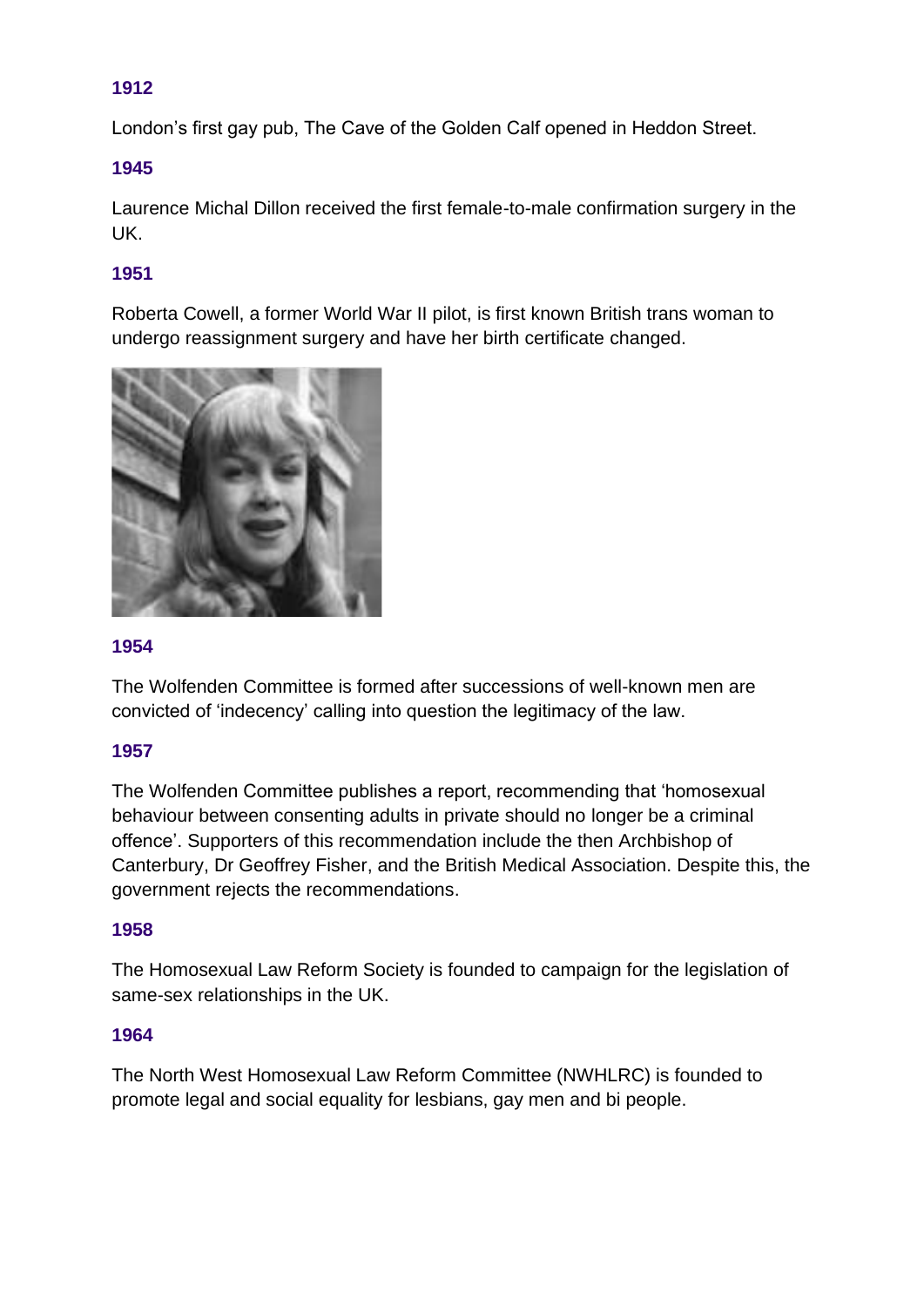# **– 1979**

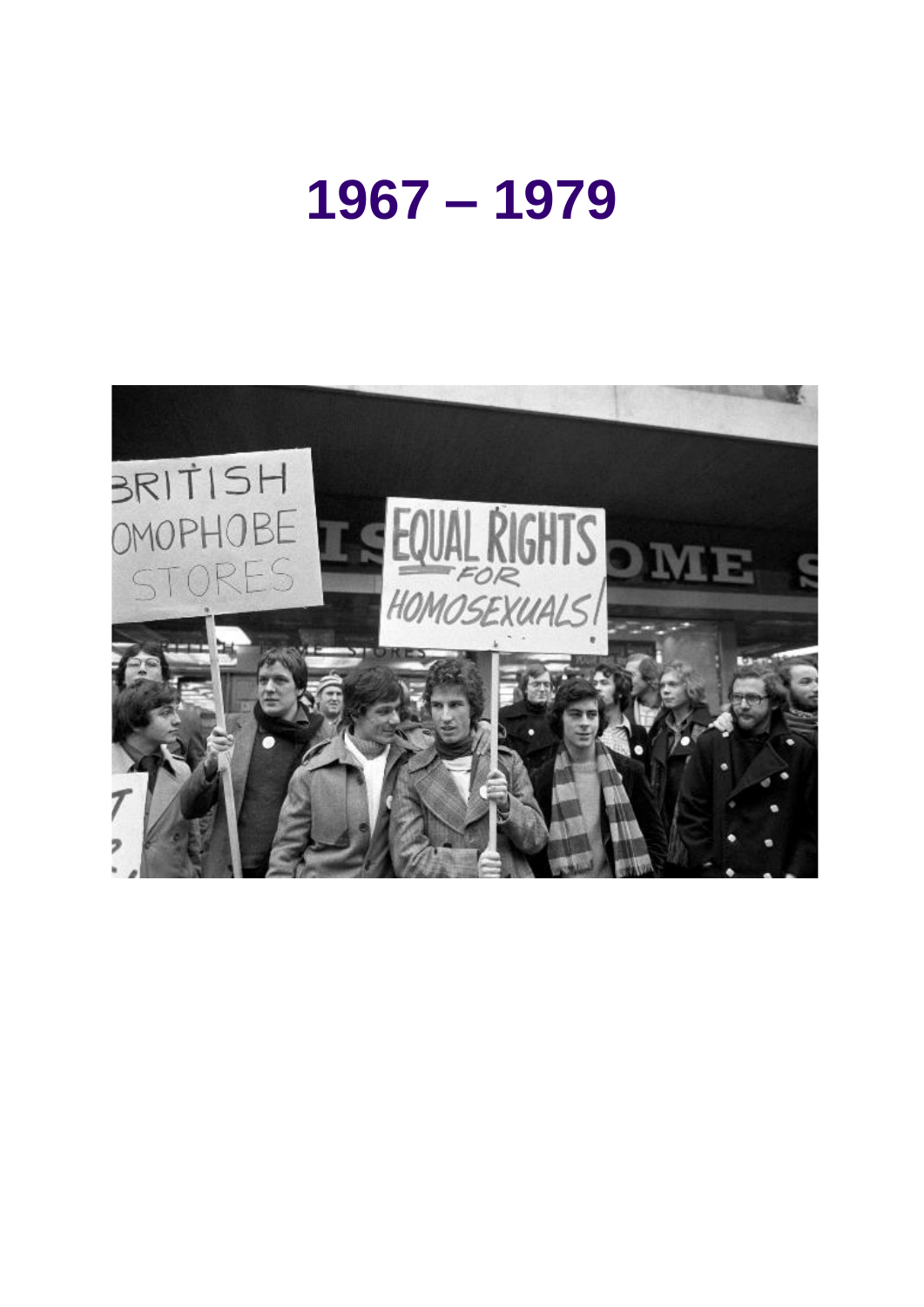The Sexual offences Act 1967 decriminalises sex between two men over the age of 21 'in private' in England and Wales. It did not extend to the Merchant Navy or the Armed Forces, where sex between two men remained illegal.

- 1980 Scotland
- 1982 Northern Ireland
- 1992 Isle of Man

# **1969**

North West Homosexual Law Reform Committee becomes a UK-wide organisation and is renamed as the Committee for Homosexual Equality (CHE).

#### **1969**

Stonewall happened when police raided the Stonewall Inn in New York, a known hang-out for LGBT+ people. People were getting arrested because at the time being gay was illegal, as was wearing clothes that the police deemed inappropriate for your gender. This kind of thing had happened before, but on this occasion the LGBT+ community fought back. This is a key event in the LGBT+ equality movement, inspiring what we now see as "Pride" events.



#### **1970**

The Corbett v Corbett divorce case establishes a precedent that a person's sex cannot legally be changed from that which is assigned at birth.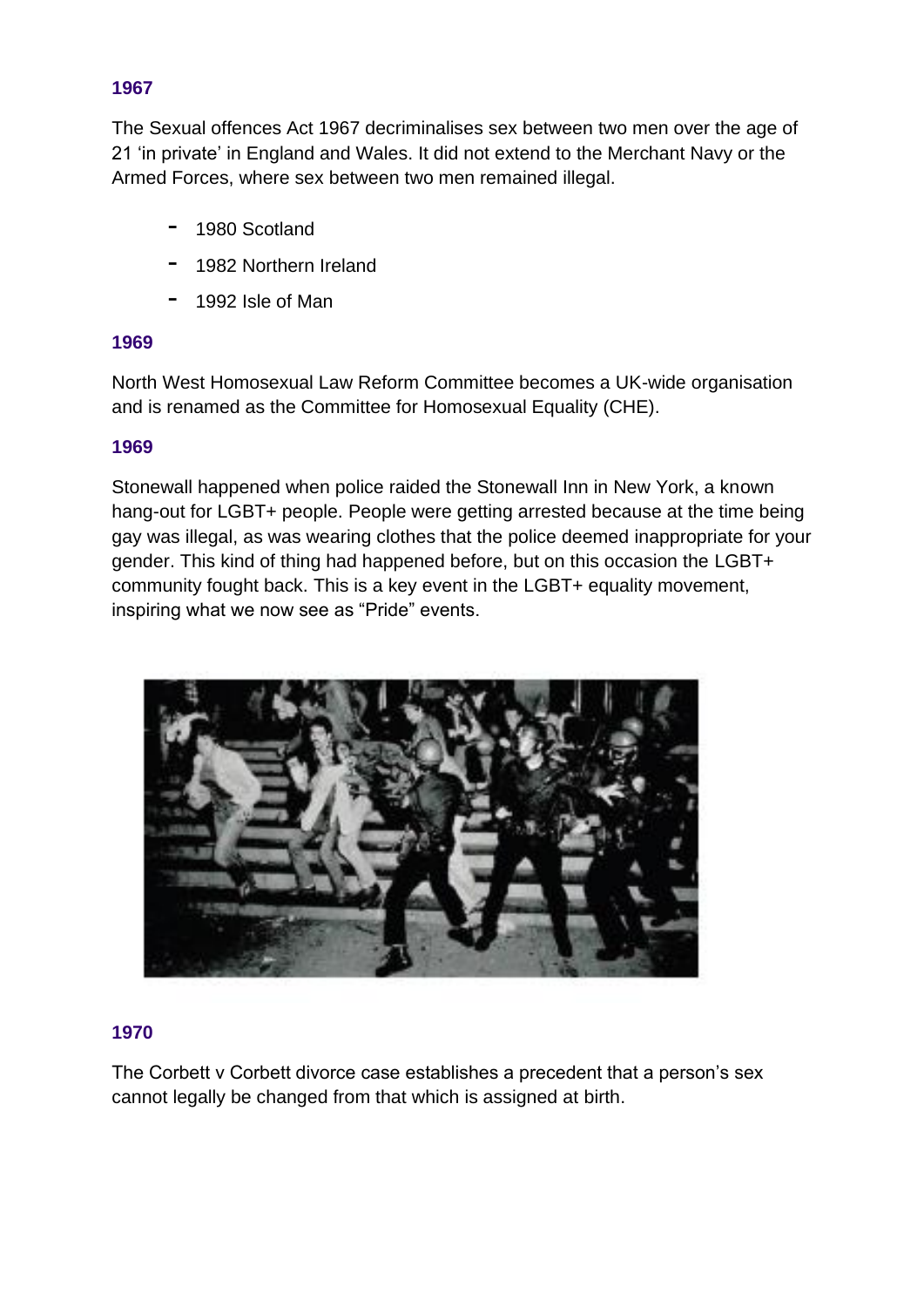Street Transgender Action Revolutionaries (STAR) was set up after the Stonewall Riots. It was a group that supported homeless trans young people in New York and was considered ground-breaking in the LGBT+ movement.



# **1971**

The Committee for Homosexual Equality, keeping the same initials, becomes the Campaign for Homosexual Equality (CHE).

# **1971**

The Nullity of Marriage Act was passed, explicitly banning same-sex marriages between same-sex couples in England and Wales.

# **1972**

The first Pride is held in London, attracting approximately 2,000 participants.

# **1973**

The Campaign for Homosexual Equality holds the first British gay rights conference in Morecambe, Lancashire.

# **1974**

Maureen Colquhoun came out as the first lesbian Labour MP.

# **1974**

Stephen Whittle, trans man and prominent activist co-founds a Manchester based "TV/TS" group; a group for trans people and the first TV/TS conference is held in Leeds.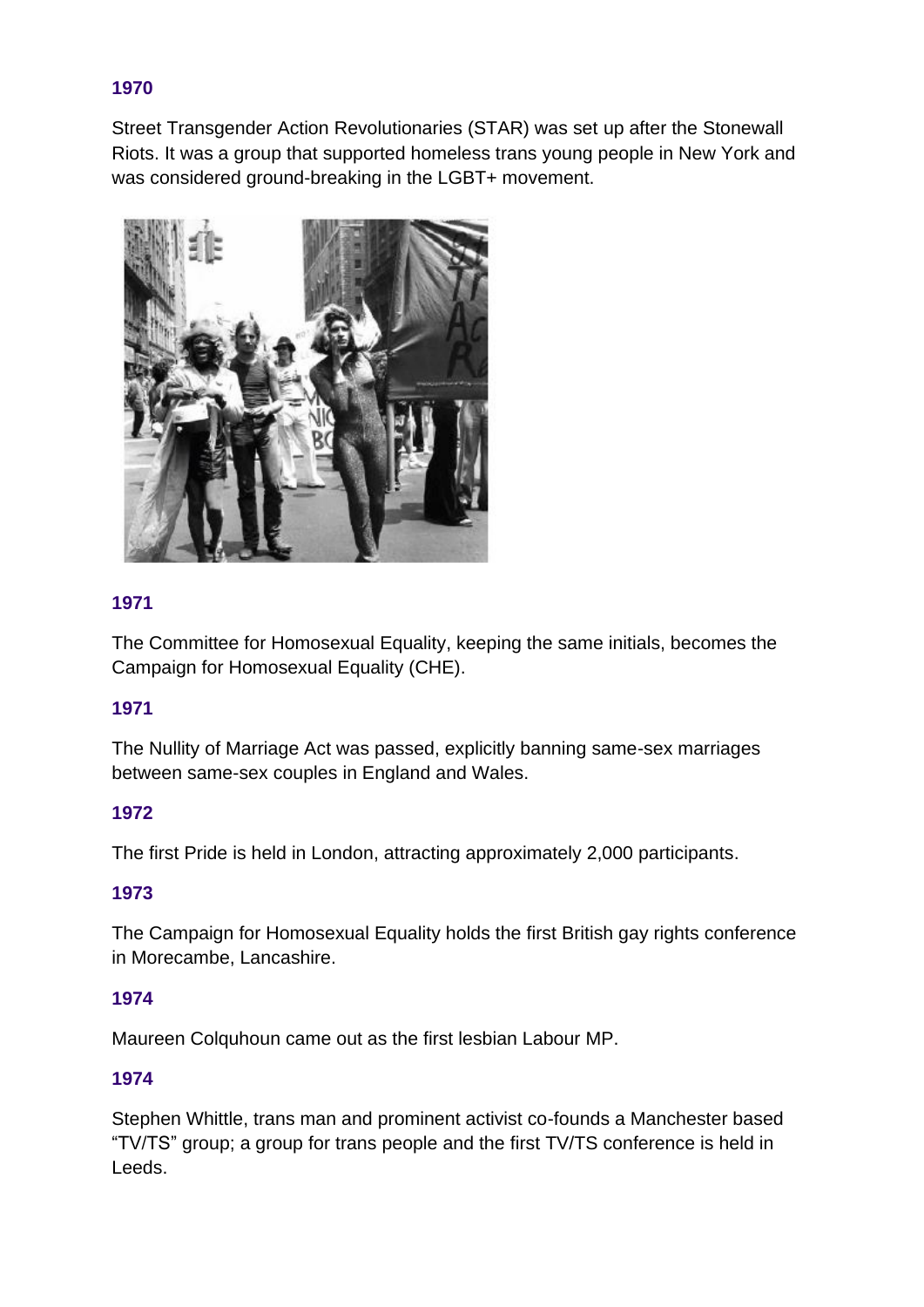The Liberal Party (now the Liberal Democrats) became the first UK political party to support LGBT rights, passing a motion at conference to support 'full equality for homosexuals', including equalising the age of consent.

# **1976**

The Lesbian and Gay Christian Movement is founded at a public meeting at the Sir John Cass School in the City of London.

# **1977**

The first gay and lesbian Trades Union Congress (TUC) conference takes place to discuss workplace rights.

# **1977**

A Bill to reduce the age of consent to 18 is defeated in the UK House of Lords.

#### **1978**

Artist Gilbert Baker created the Pride flag. It was created as a positive symbol of solidarity for LGBT+ people. The colours on the flag represent the diversity that exists in the LGBT+ community.



#### **1979**

Founding of the Harry Benjamin International Gender Dysphoria Association, now known as the World Professional Association for Transgender Health.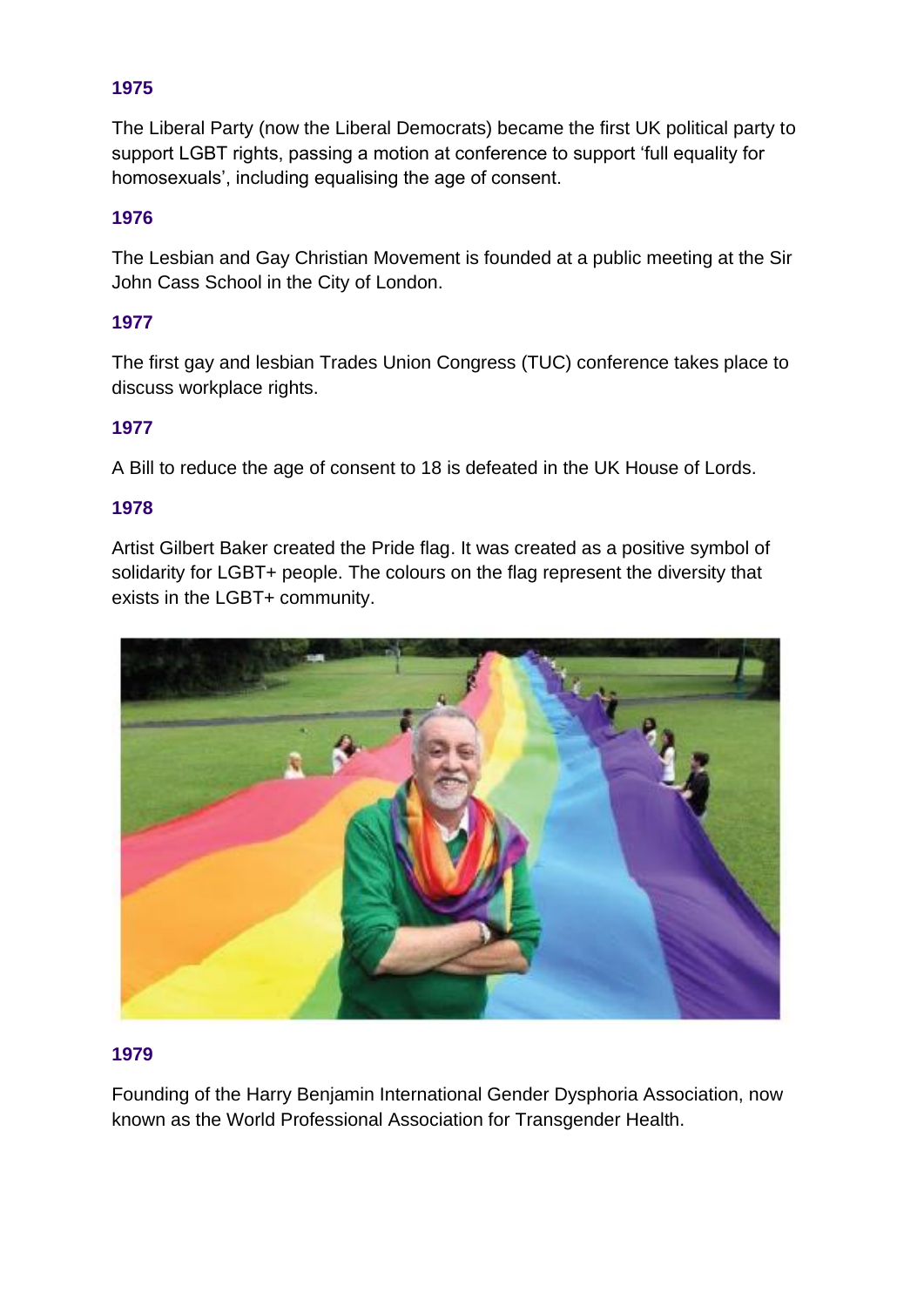

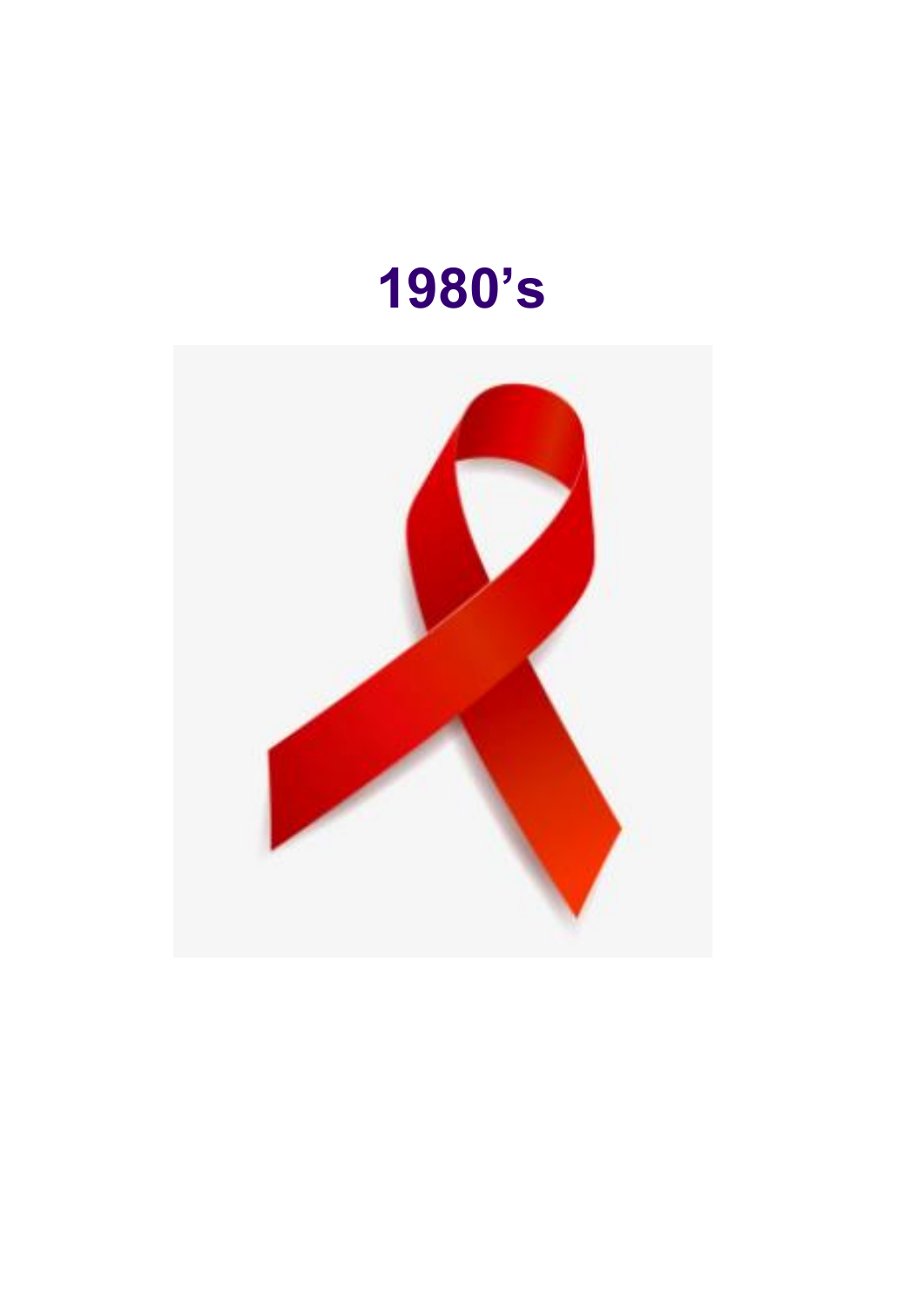The first Black Gay and Lesbian Group is formed in the UK.

# **1981**

A landmark court case finds that Northern Ireland's criminalisation of same-sex acts violates the European Convention on Human Rights.

# **1981**

The first UK case of AIDS was recorded when a 49 year old man was admitted to Brompton Hospital in London. He died ten days later.

# **1982**

Terry Higgins dies of AIDS in St Thomas' Hospital, his partner Rupert Whittaker and friends set up the Terry Higgins Trust, the UK's first AIDS charity.

# **1983**

Men who have sex with men are asked not to donate to UK blood banks amid the AIDS crisis.

# **1984**

Lesbians and Gays support the miners (LGSM) was a group of people that formed to show their support to the striking British miners. The miners were on strike, due to widespread pit closures. LGSM raised money to support them. In turn, miners groups supported LGBT+ people including leading London Pride 1985. There is a 2004 film called Pride which is based on this true story.



#### **1984**

Chris Smith, Labour MP speaks openly about his sexual orientation and becomes the first openly gay MP, 10 years after Maureen Colquhoun came out as the first lesbian MP.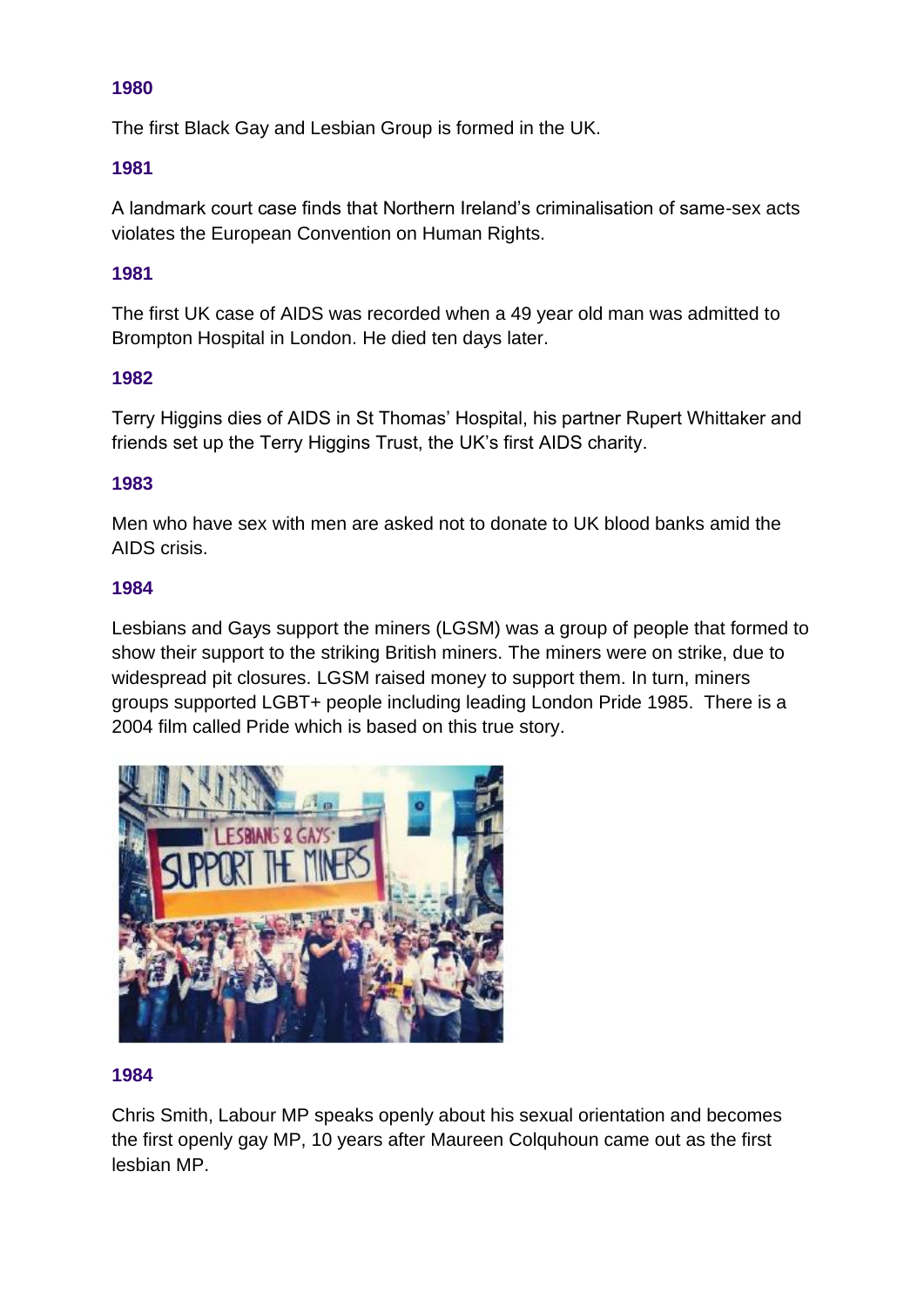Mark Rees, a trans-man, brings a case to the European Court of Human Rights, stating that UK law prevented him from gaining legal status recognising him as male. The case was lost but the court note the seriousness of the issues facing trans people.

# **1987**

The International Foundation for Gender Education (IFGE) is founded to promote acceptance for transgender people.

#### **1987**

ACT UP was formed in response to the perceived social neglect, government negligence and the complacency of the medical establishment towards the AIDS crisis in the 1980's. ACT UP campaigns for research into new medicines and treatments for HIV/AID, equitable access to prevention and care for people with HIV/AIDS, as well as tackling the structural drivers of the HIV/AIDS epidemic, such as stigma, discrimination and poverty.



#### **1988**

UK Prime Minister, Margaret Thatcher, introduces Section 28 of the Local Government Act 1988. The Act states that a local authority "shall not intentionally promote homosexuality or publish material with the intention of promoting homosexuality" or "promote the teaching in any maintained school of the acceptability of homosexuality as a pretended family relationship".

#### **1988**

Sir Ian McKellan comes out on the UK's BBC Radio in response to the government's proposed Section 28 in the British Parliament. Sir Ian McKellan and Michael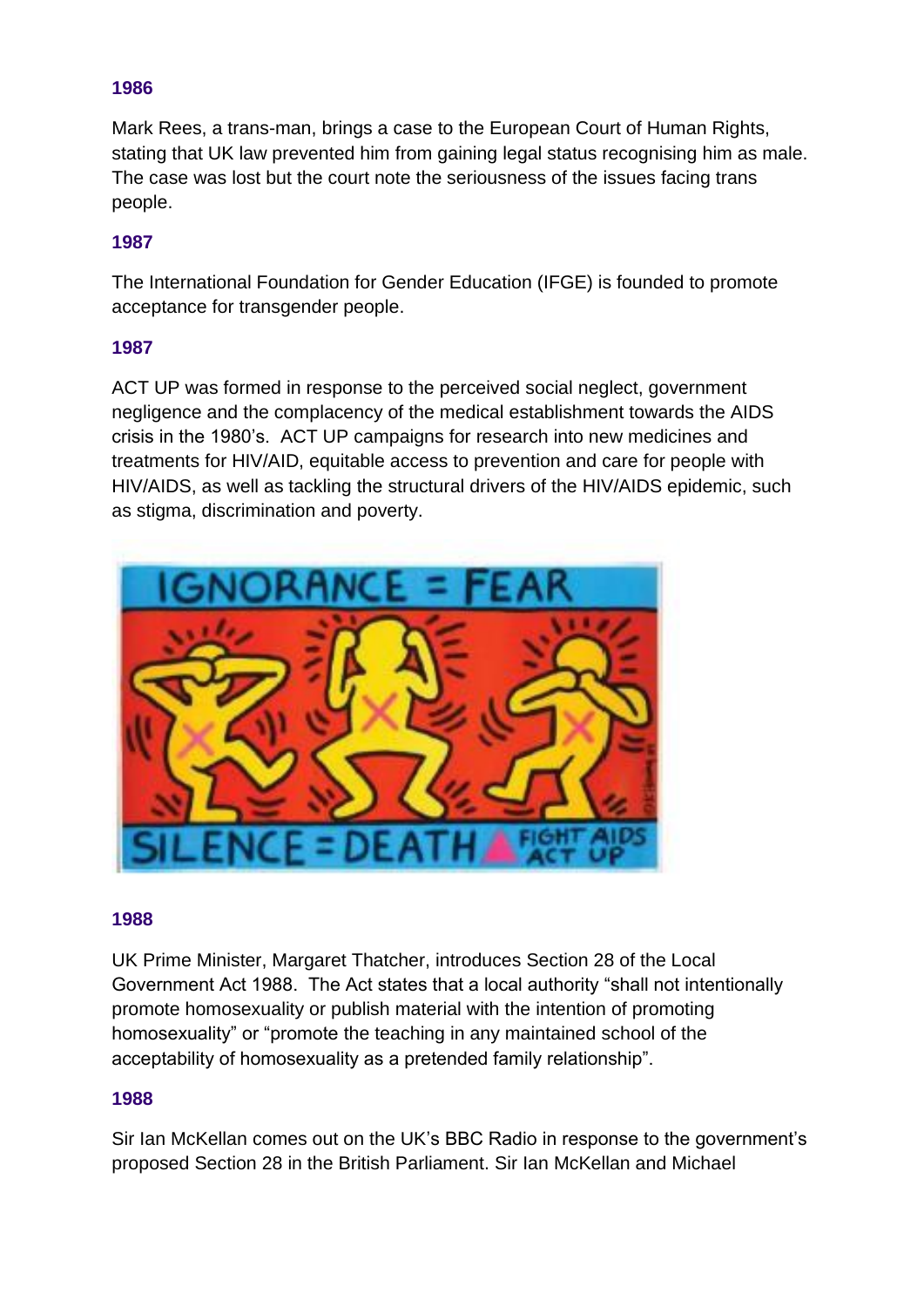Cashman become founding members of Stonewall UK in response to Section 28 and other barriers to equality.

# **1988**

Never going underground was a movement protesting against Section 28 law which made it illegal to talk about LGBT+ topics in schools in the UK. This law was abolished in Scotland in 2000, and in England and Wales in 2003, after which time LGBT History Month was set up, so that LGBT+ lives could be explored and celebrated in schools.



# **1988**

Denmark becomes the first Country in the world to give legal recognition to samesex partnerships.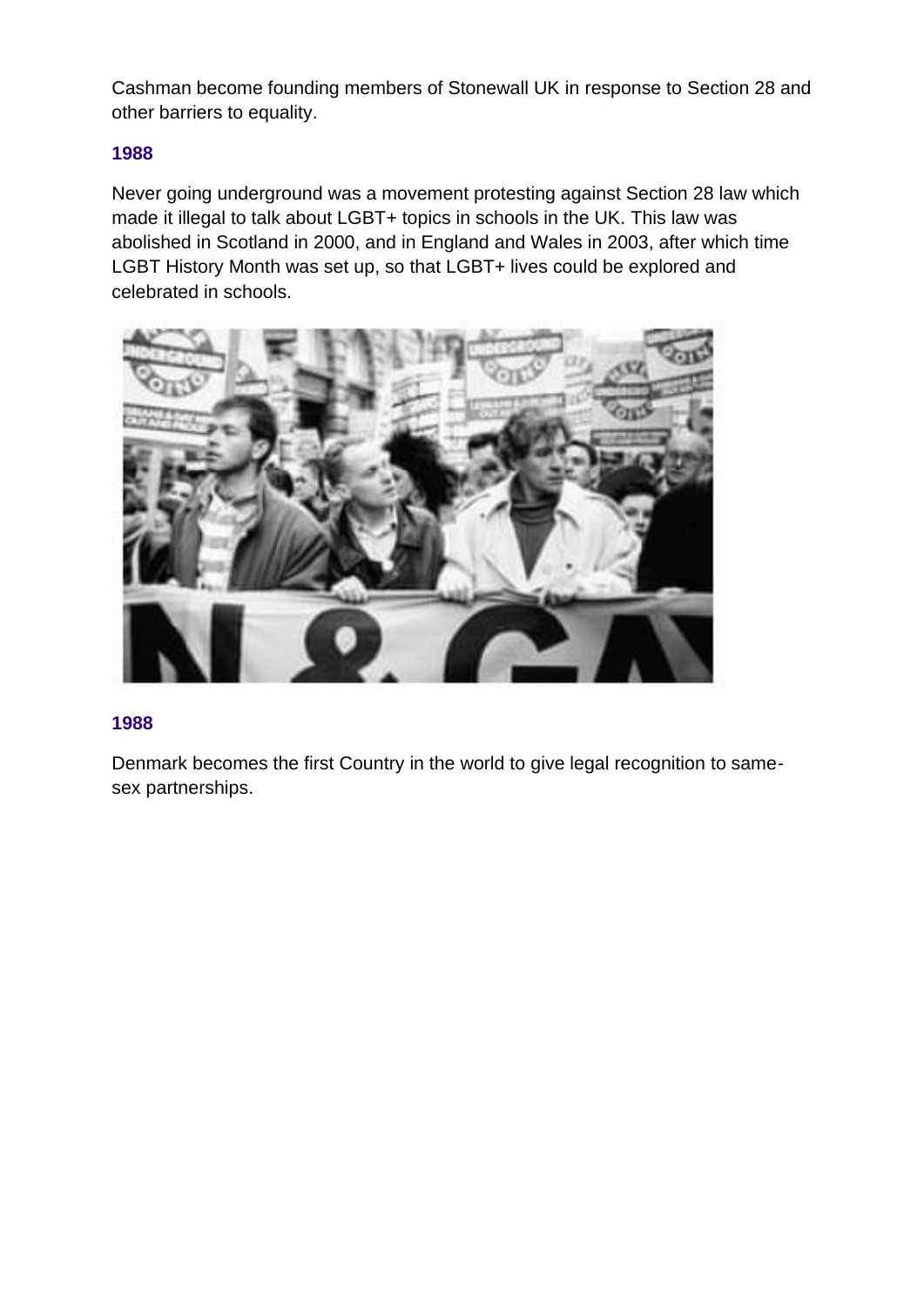# **1990's**

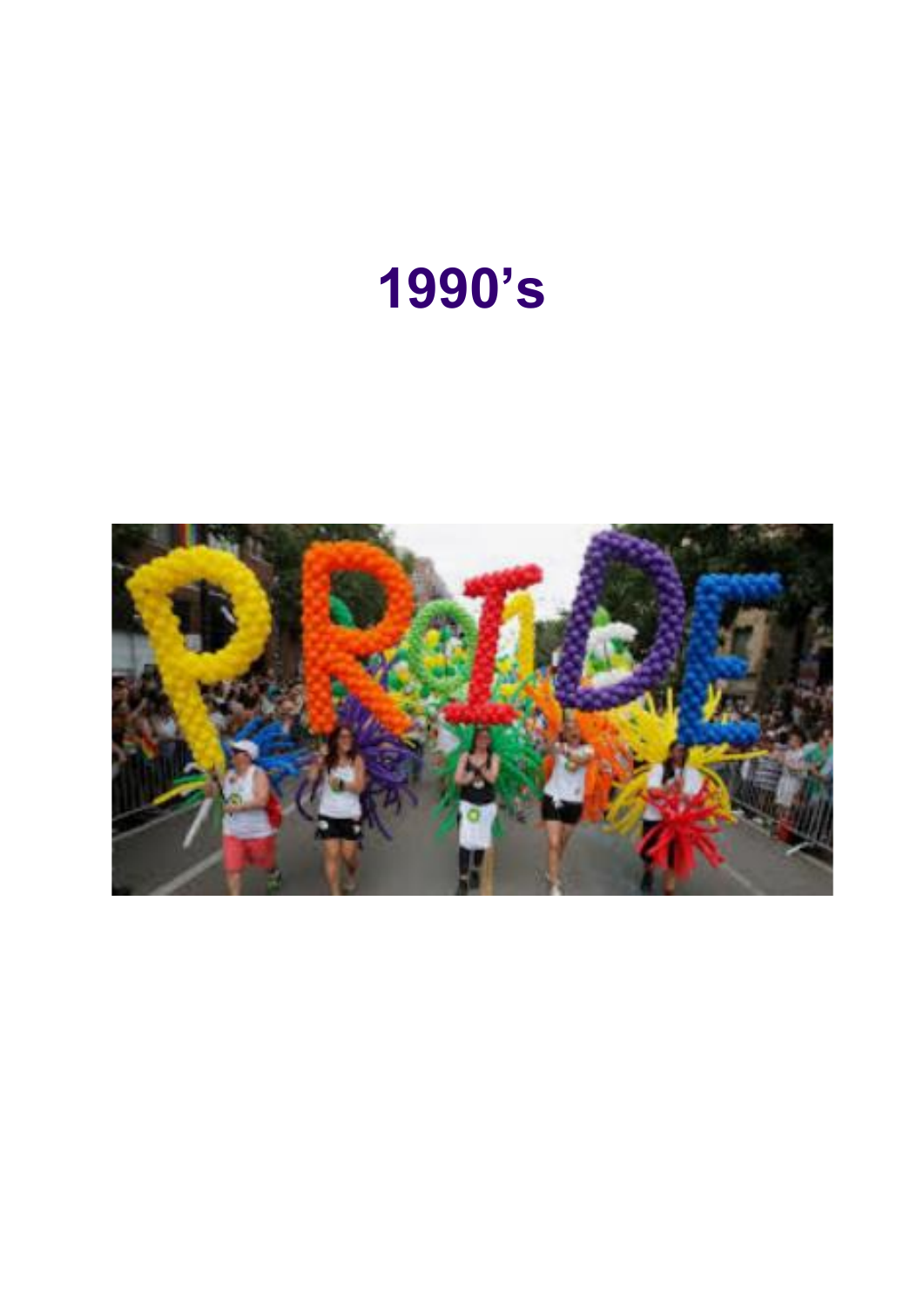Candlelit vigil is held in London after five gay men are murdered within months of each other. This leads to the formation of OutRage, who call for police to start protecting gay and bi men instead of arresting them.

# **1990**

Lesbian and gay police officers established the UK's Lesbian and Gay Police **Association** 

# **1990**

The first Pride event in the UK city of Manchester.

# **1990**

Northern Ireland holds their first Pride parade.

# **1991**

Sir Ian McKellen meets UK Prime Minister John Major. This is the first time any Prime Minister has met with LGBT activists.

# **1992**

World Health Organisation declassifies same-sex attraction as a mental illness.

#### **1992**

First Pride Festival is held in Brighton

#### **1992**

Following a fringe meeting at the Liberal Democrat Federal Conference in 1991, Press For Change, a key lobbying and legal support organisation for trans people in the UK is established.

# **1992**

Stonewall begins its first major campaign for an equal age of consent in the UK.

#### **1994**

The UK House of Commons moves to reduce the age of consent for same-sex relations between men to 16. The vote is defeated and the age of consent is instead lowered to 18. An age of consent for same-sex relations between women is not set.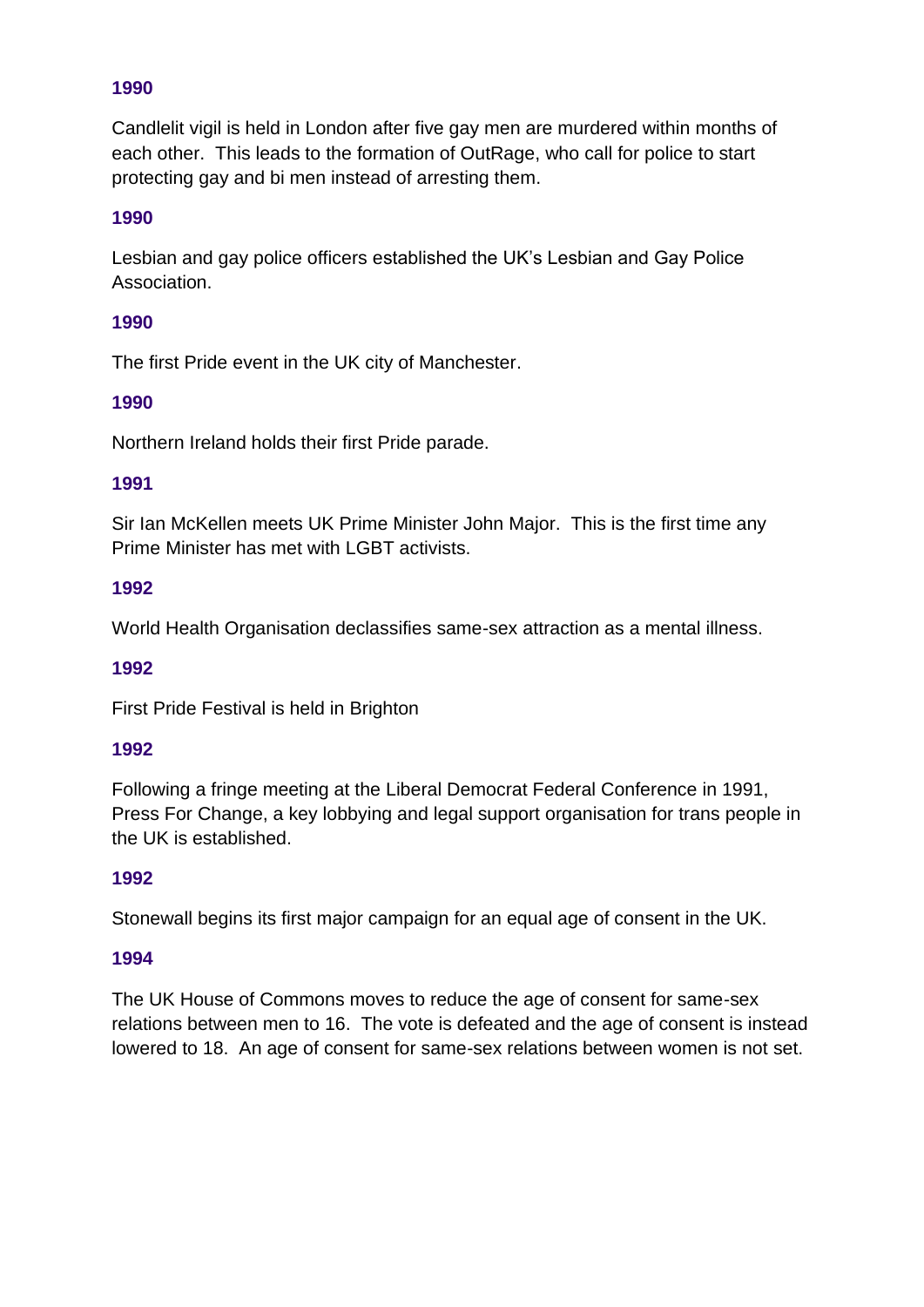Mermaids is a charity that was set up to support the parents, carers and families of trans children and young people. The organisation runs a help line, support groups and organises proms and camping trips. The organisation also provides peer support for people who might be experiencing transphobia.



#### **1995**

Rank Outsiders and Stonewall launch a major campaign to end the ban on LGB people openly serving in the British military.

#### **1996**

The landmark case P vs S and Cornwall County Council finds that an employee who was about to undergo gender reassignment was wrongfully dismissed. It was the first piece of case law, anywhere in the world, which prevented discrimination in employment or vocational education because someone is trans.

#### **1997**

Stephen Twigg becomes first openly gay MP at the time of his selection. Ben Bradshaw, also openly gay, is also elected just 21 minutes later.

#### **1997**

UK Government recognises same-sex partners for immigration purposes.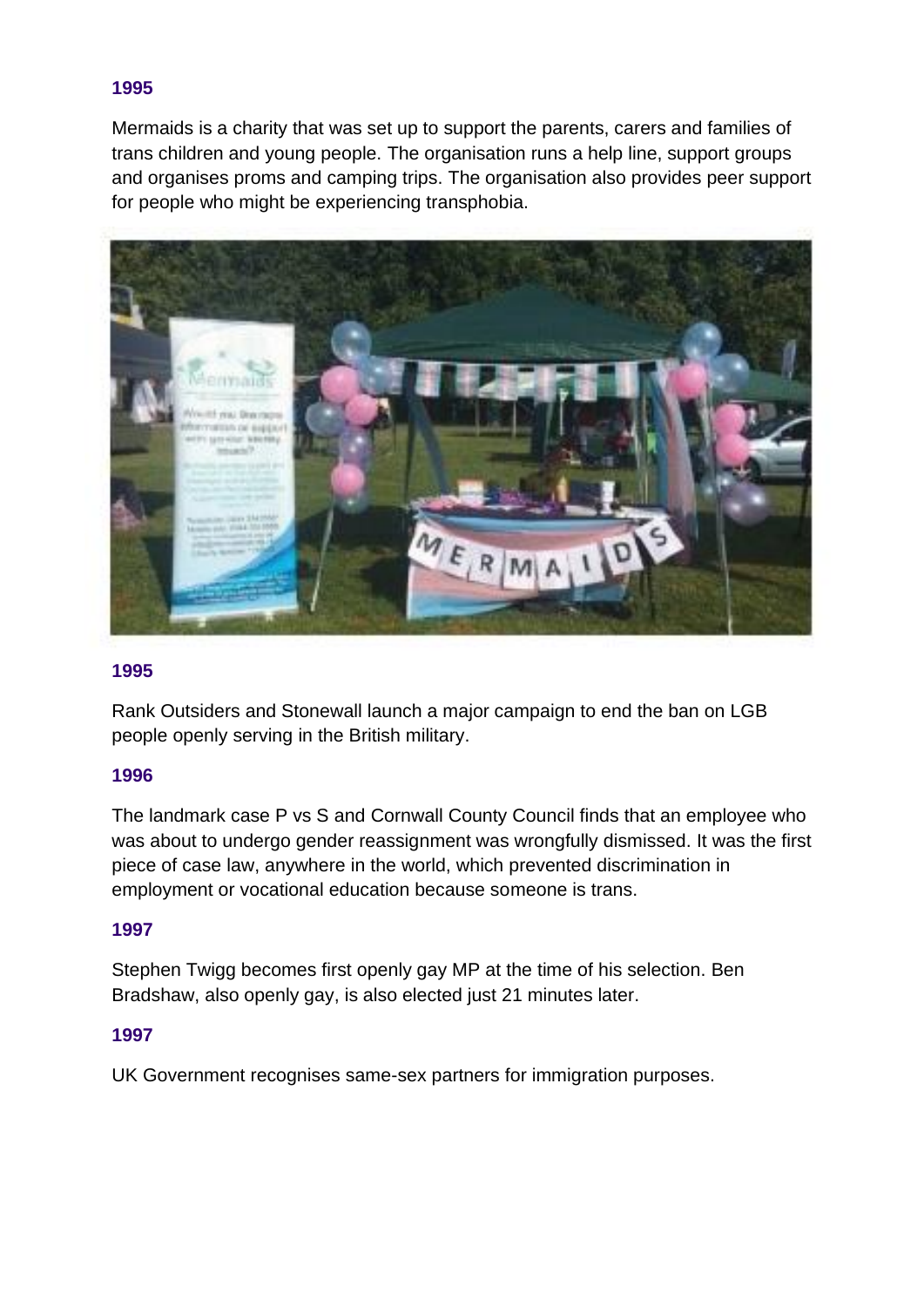In June, The House of Commons votes to lower the age of consent for same sex relations between men to 16 in England. However, a month later the House of Lords defeats the clause.

# **1998**

Waheed Alli becomes the first openly gay member of the House of Lords and one of a few openly gay Muslims.

#### **1998**

The Bolton 7, a group of gay and bi men, are convicted of gross indecency. They take their case to the ECHR claiming a violation of Article 8 and the right to a private life. After a campaign by Outrage and Amnesty International they are awarded compensation by the UK Government.

#### **1999**

Trans Day of Remembrance is founded to memorialise those who have been murdered as a result of transphobia and to bring attention to the continued violence endured by the trans community.

#### **1999**

Former British National Party member David Copeland bombs the Admiral Duncan, a gay pub in Soho. The attack kills three people and wounds at least 70.

#### **1999**

European Court of Human Rights unanimously finds that the investigation into, and subsequent discharge of, two personnel from the Royal Navy on the basis of their sexual orientation is a breach of their right to a private life under Article 8 of the European Convention on Human Rights.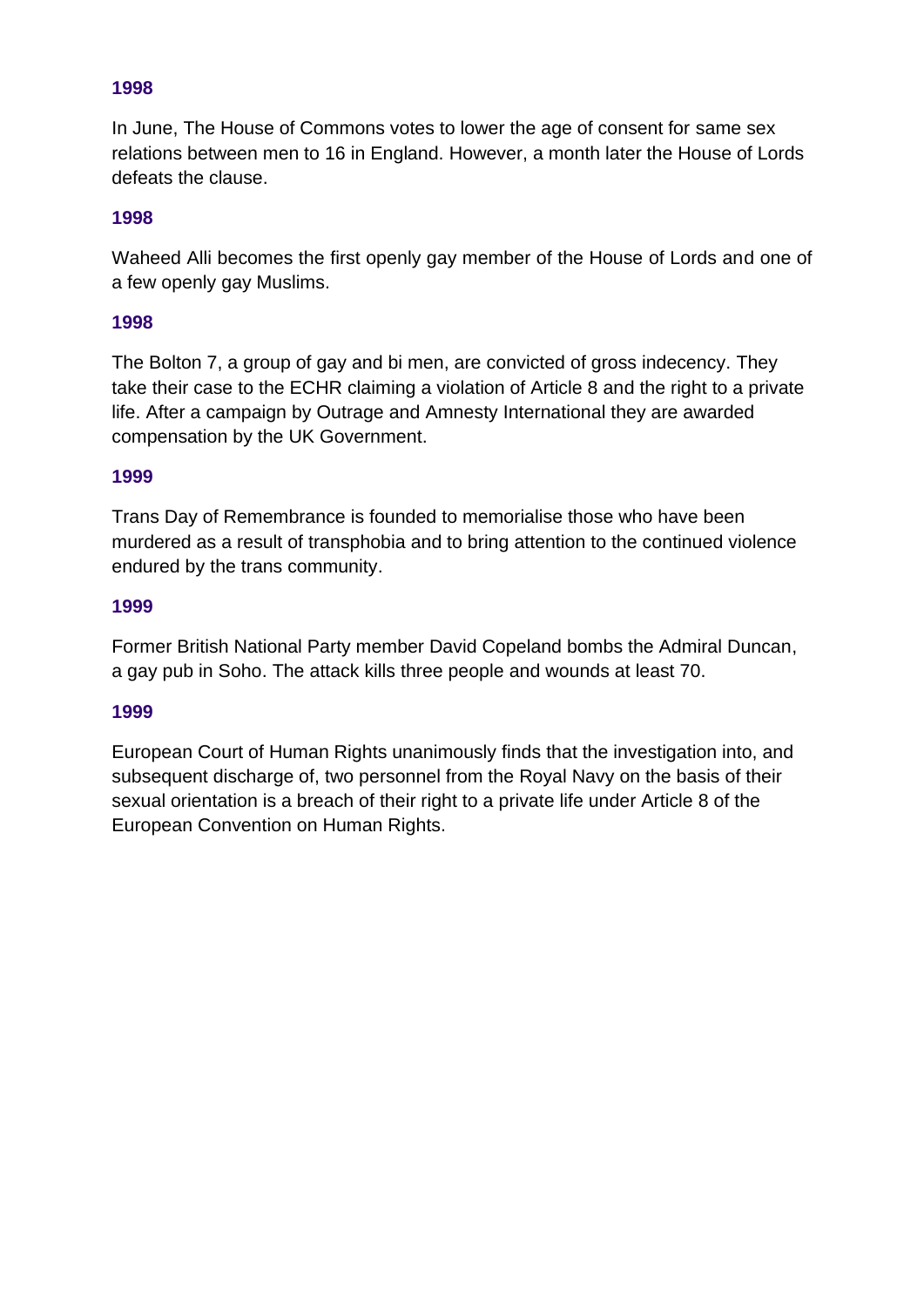# **2000 – 2020 Post Millennium**

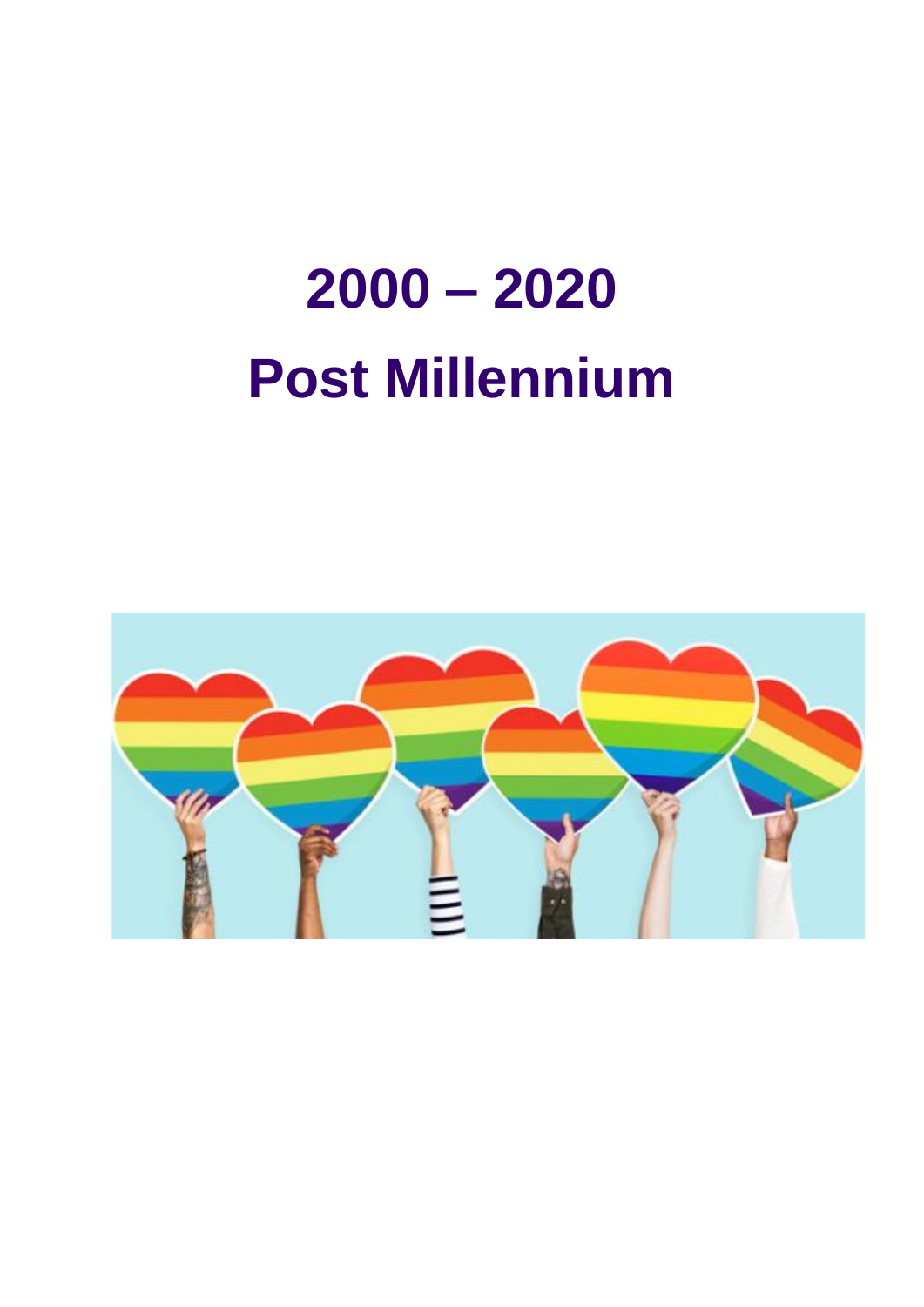The UK Government lifts the ban on lesbians, gay men and bi people serving in the armed forces.

# **2000**

Legislation is introduced to repeal Section 28 in England and Wales. The bill is defeated and remained in place in England and Wales. Scotland abolishes Section 28.

# **2000**

Stonewall's campaign to reduce the age of consent for same-sex relations between men aged 16 is successful as changes are made to the Sexual Offences (Amendment) Act 2000. Group sex between men is also decriminalised.

#### **2001**

The age of consent is lowered to 16 making it equal to age of consent for straight people.

#### **2002**

Same sex couples given equal right when it comes to adoption.

#### **2002**

In the Goodwin v the United Kingdom case judges rules that the UK Government should accommodate the needs of trans people by issuing new birth certificates and permitting marriage to someone of the opposite gender.

#### **2003**

Section 28 is repealed, lifting the ban on local authorities from 'the teaching in any maintained school of the acceptability of homosexuality'.

#### **2003**

Gross indecency removed as an offence.

#### **2003**

Sexual orientation regulations becomes law in the UK making it illegal to discriminate against lesbians, gay and bi people in the workplace.

#### **2003**

Celia Kitzinger and Sue Wilkinson, both British university professors, legally marry in Canada. On their return, their same-sex marriage is not recognised under British law.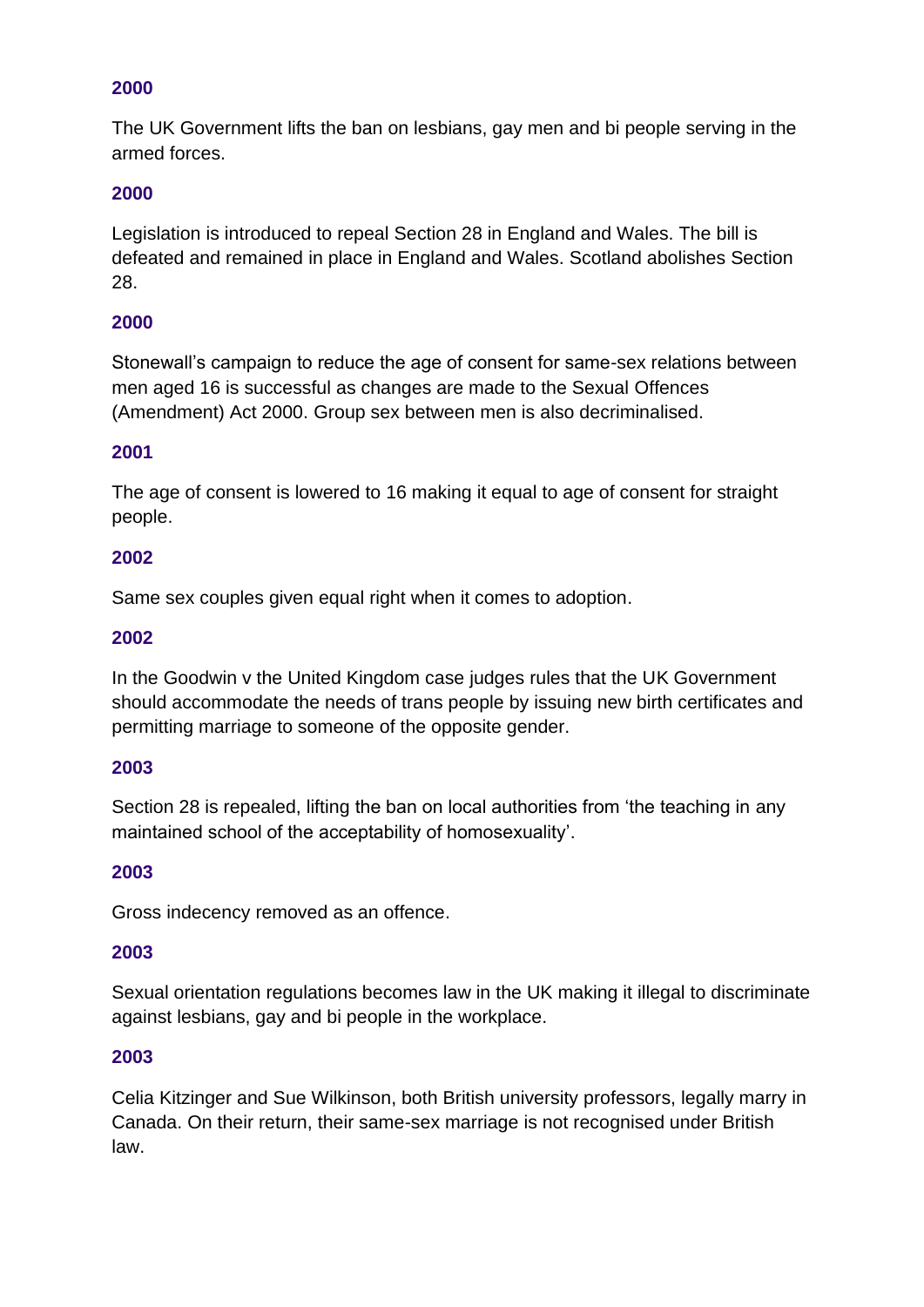The Civil Partnership Act is passed, granting civil partnership in the United Kingdom. The Act gives same sex couples the same rights and responsibilities as married straight couples.

# **2004**

The Gender Recognition Act is passed giving trans people full legal recognition in their appropriate gender. The Act allows trans people to acquire a new birth certificate.

# **2005**

Section 146 of the Criminal Justice Act empowers UK courts to impose tougher sentences for hate crime offences aggravated or motivated by the victim's sexual orientation, or their presumed sexual orientation.

- 2005 Sexual orientation across the UK
- 2009 Transgender: Scotland
- 2012 Transgender: England, Wales, Northern Ireland

# **2005**

The adoption and Children Act 2002 comes into force allowing unmarried couples, including same-sex couples, to apply for joint adoption.

# **2005**

LGBT History Month UK was set up by Schools OUT UK, in response to the abolition of Section 28, a law that presented schools talking to students about LGBT+ people and identities. LGBT History Month gives us the whole month of February to educate, explore and celebrate the rich history of LGBT+ people, events and activism.

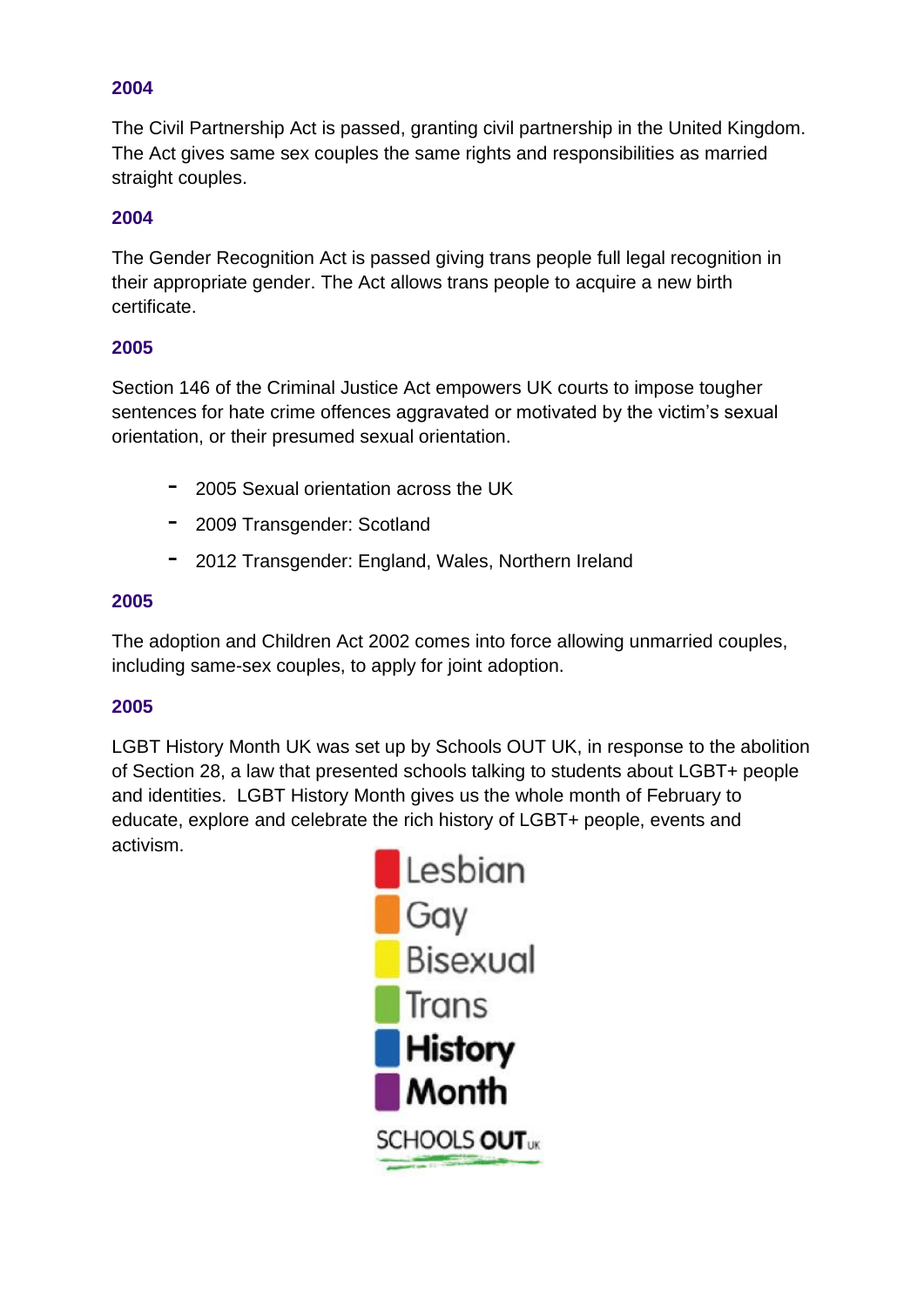Christopher Cramp and Matthew Roche become the first couple to complete a Civil Partnership in the UK.

# **2005**

Transgender Europe is founded. The organisation campaigns for the quality of all trans people in Europe.

# **2006**

In the case of Grant v the United Kingdom the European Court of Human Rights held that denying a state pension at the age of 60 from a male-to female trans person was a breach of the right to respect for private life.

#### **2006**

UK Black Pride is a celebration and protest. It is an event that was set up in recognition that BAME (Black, Asian and other Minorities Ethnicities) are often missing from conversations around LGBT+ people.



#### **2007**

The Equality Act (Sexual Orientation) Regulations 2007 outlawed the discrimination on the basis of sexual orientation.

#### **2007**

Stonewall launches its iconic 'Some People Are Gay. Get over It!' campaign.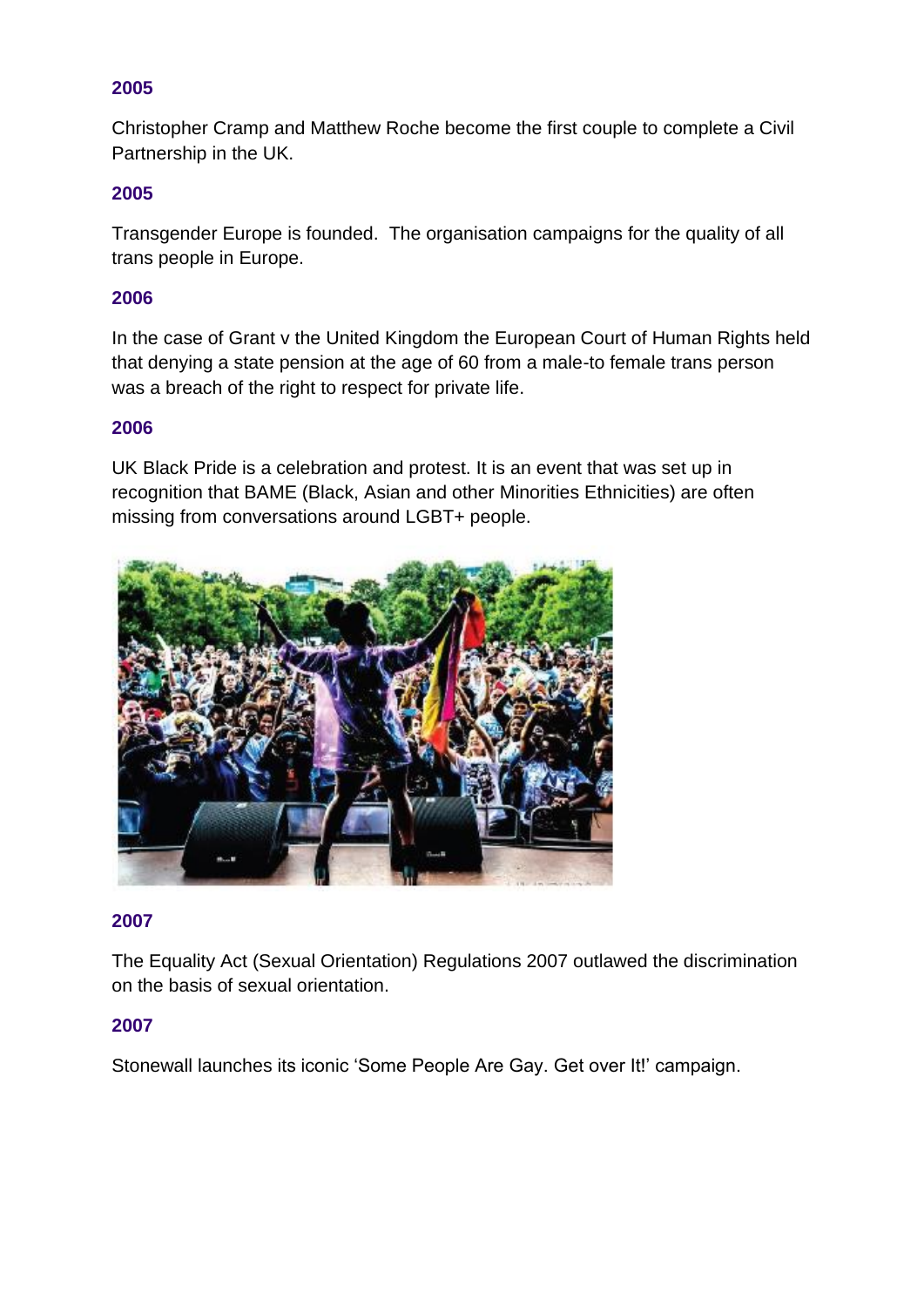Engendered Penalties Transsexual and Transgender People's Experience of Inequality and Discrimination' is [published.](http://www.pfc.org.uk/pdf/EngenderedPenalties.pdf) This is instrumental in ensuring the inclusion of trans people in the remit of the UK's new Commission for Equalities and Human Rights.

# **2007**

Muslims for Progressive Values affirms the equal worth of all human beings, seeking to educate and to dismiss false ideologies about Muslims and Islam. The organisation supports inter faith and LGBT+ partnerships and marriages. The organisation centres on Muslim women's issues and they have supported a controversial public women's prayer gathering in New York.



#### **2008**

[The Human Fertilisation and Embryology Act 2008](http://www.legislation.gov.uk/ukpga/2008/22/contents) recognises same-sex couples as legal parents of children conceived through the use of donated sperm, eggs or embryos.

# **2008**

[Gendered Intelligence](http://genderedintelligence.co.uk/) (GI) is founded in the UK to increase the understanding of gender diversity.

# **2009**

David Cameron [apologises](http://www.politics.co.uk/news/2009/07/02/cameron-s-u-turn-apology-for-section-28) on behalf of the Conservative party for the introduction of Section 28.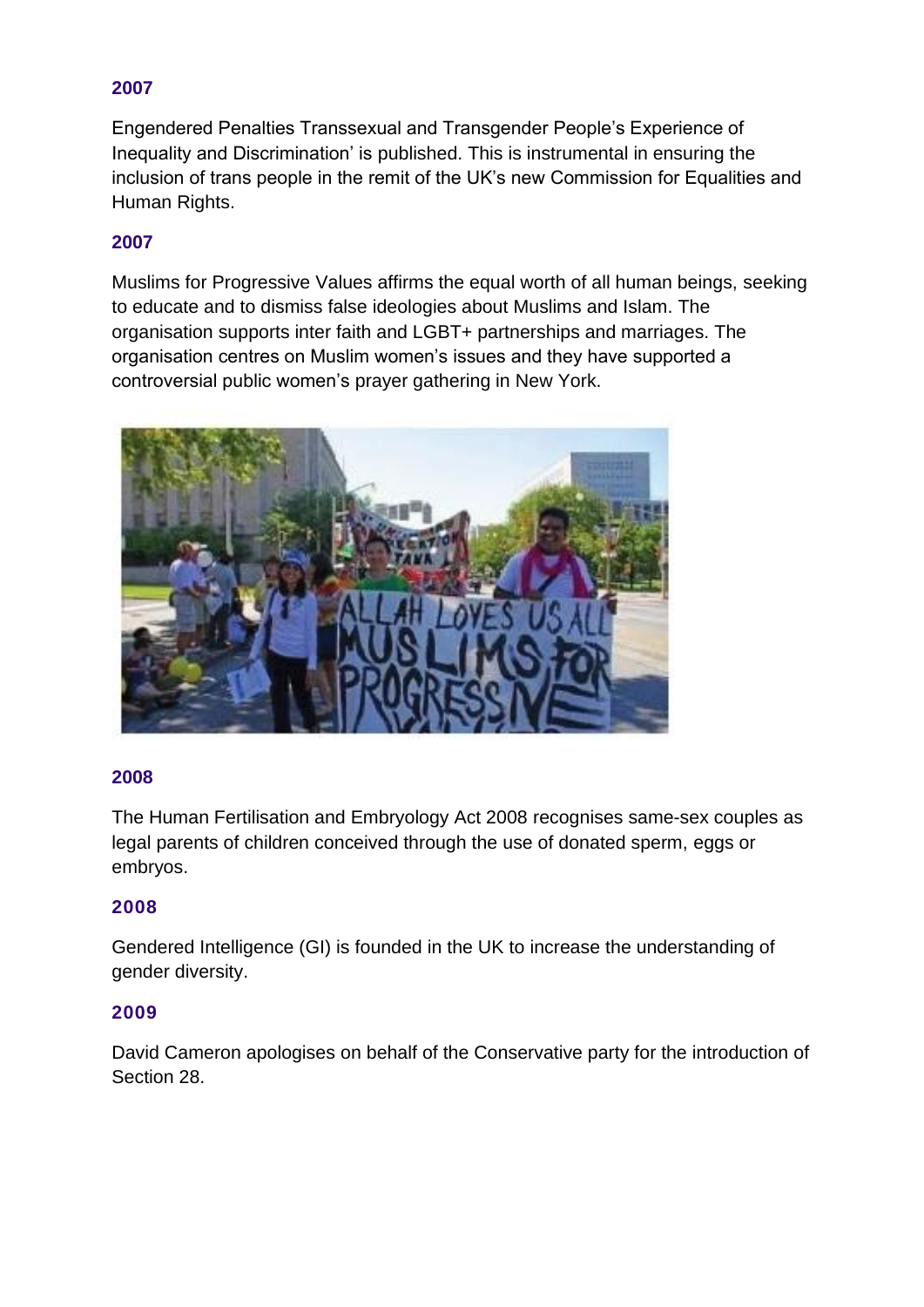The Equality Act 2010 adds gender reassignment as a protected characteristic.

# **2010**

A new [offence](https://www.cps.gov.uk/legal-guidance/sexual-orientation-cps-guidance-stirring-hatred-grounds-sexual-orientation) of 'incitement to homophobic hatred' comes into force in the UK.

# **2011**

The Department of Health lifts the lifetime ban on gay and bi men donating blood, although a [12-month celibacy](https://www.blood.co.uk/who-can-give-blood/men-who-have-sex-with-men/) clause is still in place in order for men who have sex with men to be eligible to donate.

# **2011**

An amendment to the Marriages and Civil Partnerships (Approved Premises) (Amendment) Regulations 2011, tabled by Lord Waheed Alli, permits the celebration of civil partnerships in religious buildings in the UK.

#### **2011**

[Ruth Davidson](http://www.parliament.scot/msps/currentmsps/ruth-davidson-msp.aspx) is elected to lead the Scottish Conservatives. She is the first openly gay leader of a political party.

#### **2011**

UK Courts rule in favour of gay couple, [Martin Hall and Steven Preddy,](http://www.bbc.co.uk/news/uk-england-bristol-12214368) when owners of a bed and breakfast refuse to provide them with a double room.

#### **2012**

[Protection of Freedoms Act](https://www.gov.uk/government/publications/disregarding-convictions-for-decriminalised-sexual-offences) is passed in the UK allowing for historic convictions for consensual sex between men to be removed from criminal records.

#### **2012**

Explicit reference to homophobic bullying in schools is introduced into [Ofsted's](https://www.gov.uk/government/uploads/system/uploads/attachment_data/file/413234/No_place_for_bullying.pdf) inspection framework in the UK.

#### **2013**

[Marriage \(Same-Sex Couples\) Act](http://www.legislation.gov.uk/ukpga/2013/30/contents/enacted/data.htm) is passed in England and Wales.

#### **2013**

[Alan Turing](http://www.bbc.co.uk/news/technology-25495315) is given a posthumous royal pardon for his conviction of 'gross indecency' which resulted in his being chemically castrated and later taking his own life.

#### **2013**

The first [Trans Pride](http://www.brighton-pride.org/transpride-brighton/) event takes place in Brighton.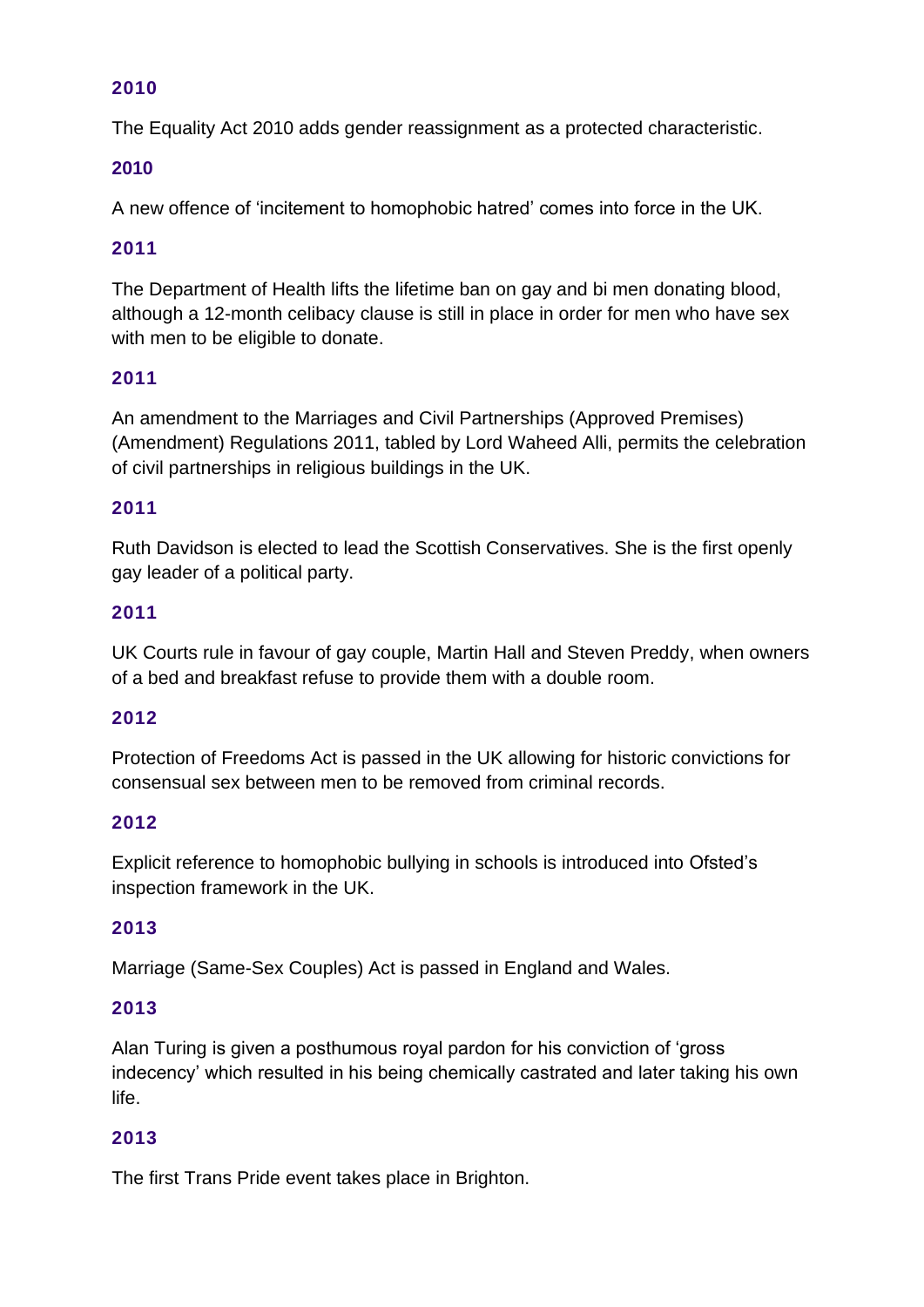The Marriage (Same [Sex Couples\) Act 2013](http://www.legislation.gov.uk/ukpga/2013/30/contents/enacted/data.htm) officially comes into force, with the first same-sex [marriages in England and Wales](http://www.bbc.co.uk/news/uk-26793127) taking place on 29 March 2014.

# **2015**

The [Royal Vauxhall Tavern](http://www.vauxhalltavern.com/) becomes the first ever building in the UK to be given a special listing status based on its LGBT history.

# **2016**

The Stonewall monument was created around the area of the Stonewall Inn in New York, the place where the Stonewall Riots had broken out in 1969. This is the first national monument in the USA dedicated to LGBT+ rights and history, recognising the pivotal importance of this event.



#### **2016**

David Mundell announces he is gay on his personal website. He becomes the first openly gay Conservative cabinet minister.

#### **2016**

Prince William appears on the front cover of gay magazine, [Attitude,](http://attitude.co.uk/making-history-prince-william-appears-on-the-cover-of-attitude/) stating that no one should be bullied because of their sexuality.

#### **2017**

The Government issues a posthumous pardon to all gay and bi men who were convicted under pernicious sexual offences laws in the last century which enabled police to criminalise people for being gay or bi.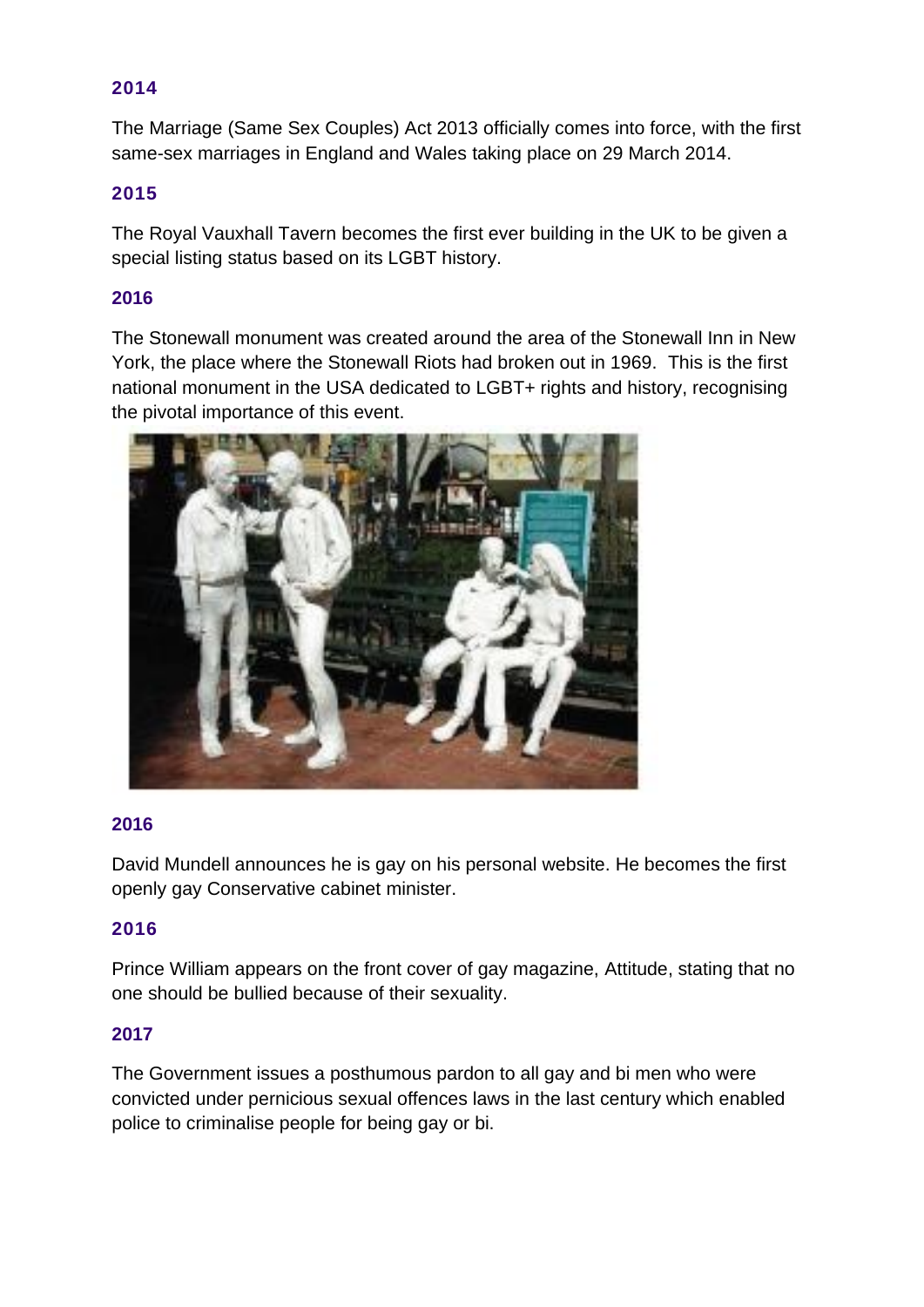Amendments made to the Children and Social Work Bill, which will make relationships and sex education (RSE) mandatory in all schools in England and Wales from 2019.

# **2017**

The UK Supreme Court rules that the discrimination against same-sex couples on pensions rights needs to end immediately.

# **2017**

The Department of Health reduces the deferral period for gay and bi men wishing to donate blood from 12 months to three months.

#### **2017**

Protests that were attended by thousands of people took place across Brazil. This was in response to the murder of a politician, who stood up for the rights of LGBT+ people, black people and other minority groups.

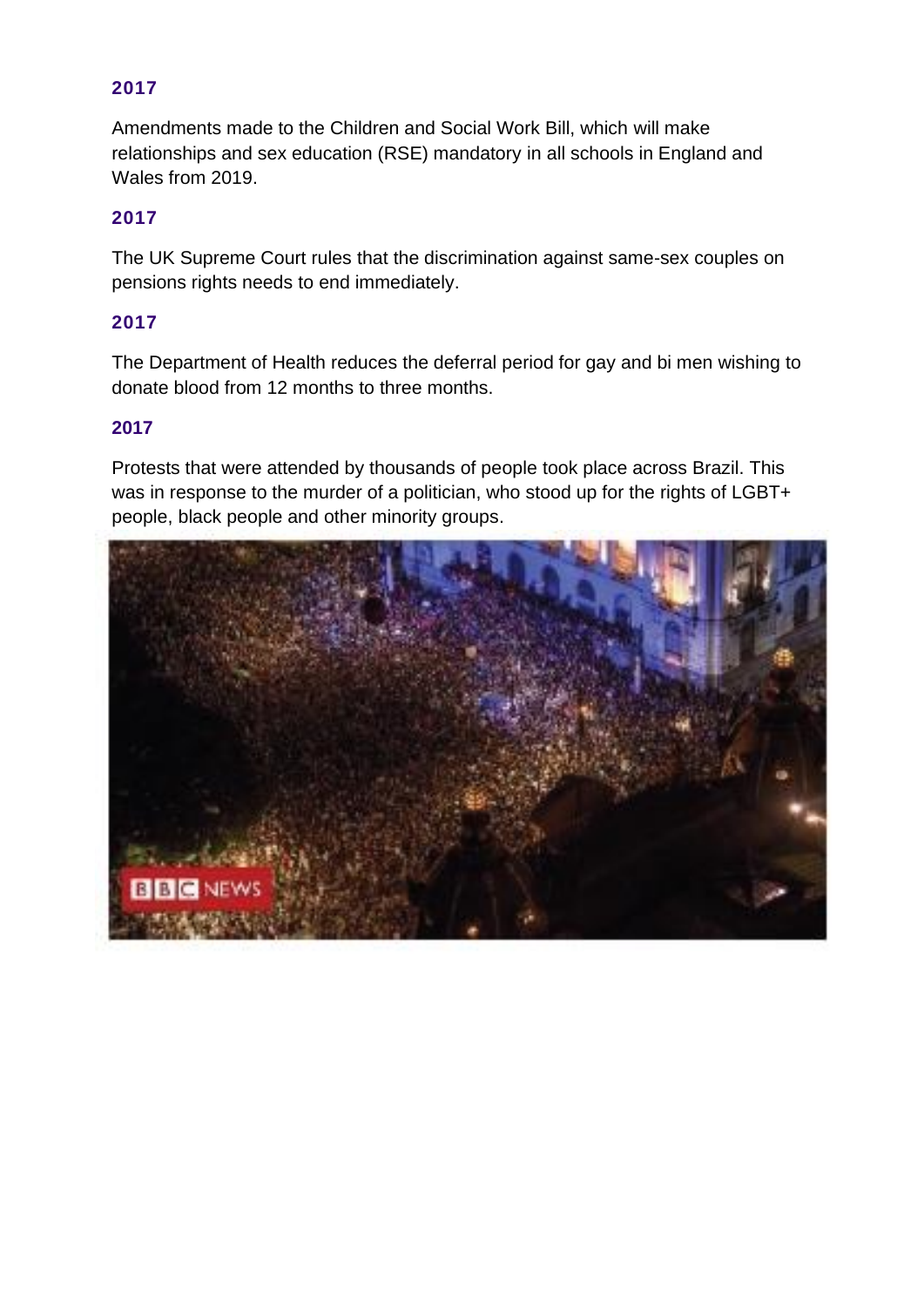#StandByYourTrans and #LwiththeT Twitter campaigns were started in response to a small group of cis lesbians who led their London Pride parade in 2018 with antitrans messages. The campaigns have demonstrated the overwhelming solidarity and support shown by many other cis lesbians towards trans women. These hashtags have gone on to be used in public protests against transphobia at Pride parades.



# **2019**

The new Pride Flag design is released on the LGBT History Month website in February 2019.